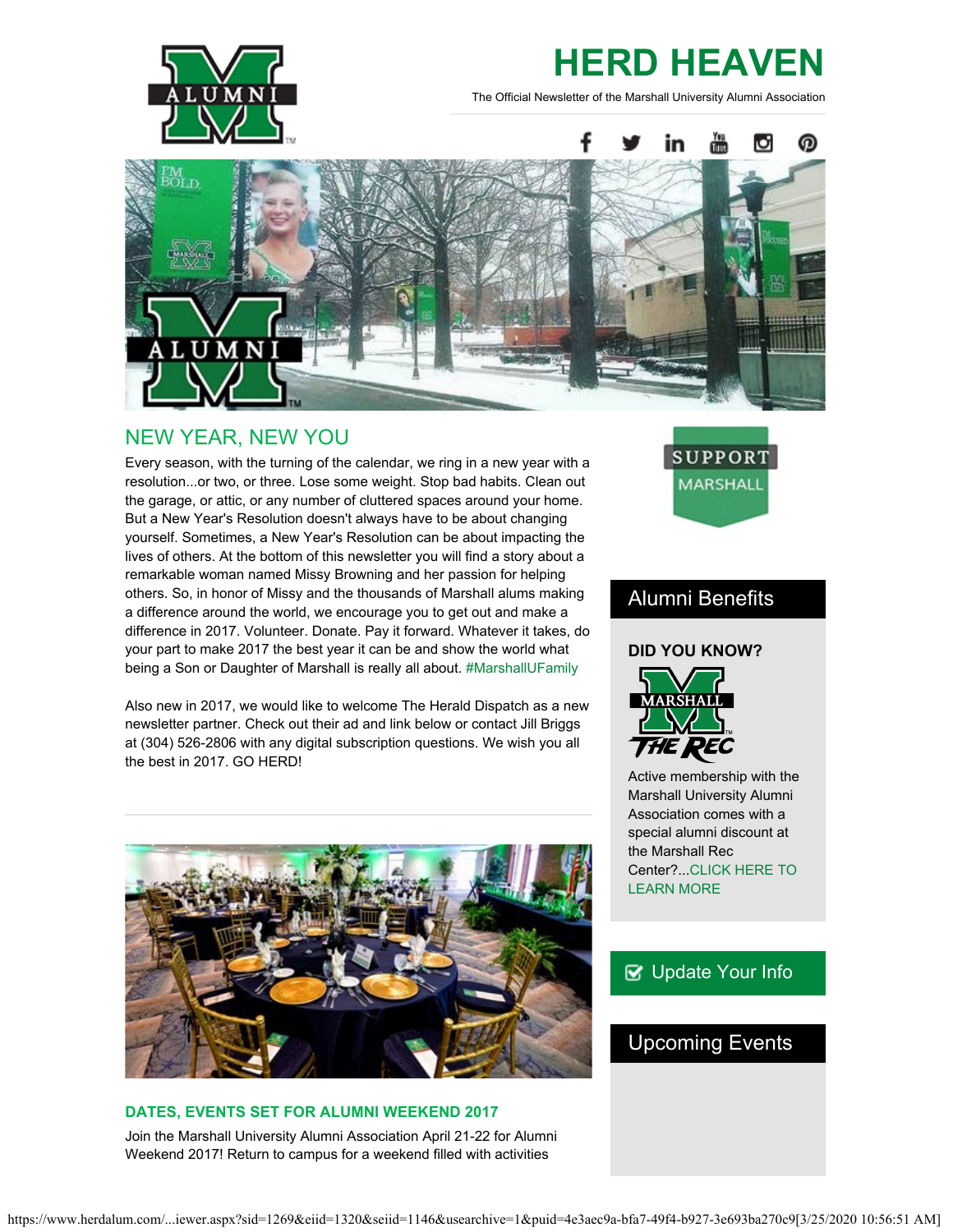including a speakeasy-themed dinner theater featuring MU Theatre's production of "Guys & Dolls," a Reunion Breakfast for alums of all ages showcasing the best of Marshall University and the 80th annual Alumni Awards Banquet.

#### [READ MORE...](https://www.herdalum.com/s/1269/images/editor_documents/lc/herd_heaven/alumniweekend_digitalbro2017.pdf)



#### **JOIN US FOR THE HERD FAN CRUISE NOV. 5-11**

Looking to get away with a few of your fellow Herd faithful? Then join us November 5-11 for the Herd Fan Cruise, a six-night tour of the western Caribbean aboard Royal Caribbean's luxurious Freedom of the Seas. To learn more about the Herd Fan Cruise and game watching parties, click on the link below or visit [HerdAlum.com](http://www.herdalum.com/s/1269/start.aspx).

[LEARN MORE...](https://www.herdalum.com/s/1269/images/editor_documents/lc/herd_heaven/herd_fan_cruise_flyer_2017.pdf)

## Campus News



#### **PHARMACY, BUSINESS SCHOOLS OFFER NEW PROGRAM**

Marshall's School of Pharmacy and College of Business have announced a new



## **MARSHALL LAUNCHES CARTER G. WOODSON LYCEUM**

Marshall University is enhancing its reputation as a school of thought with the launch of the



**ALUMNUS GRIFFIN MCELROY NAMED TO FORBES '30 UNDER 30'**

MU alumnus Griffin McElroy was recently selected as one of Forbes' "30



**MARSHALL TO HOST JAZZ PIANO CONTEST, FESTIVAL**

Beginning in 2018, Marshall will be home to the Ellis Marsalis International Jazz Piano



### **MU CHAMBER CHOIR IN NYC**

The Marshall University Chamber Choir travels to New York City for a special alumni event.





## **MARSHALL DAY AT THE CAPITOL**

Join us in Charleston as Marshall University takes over the West Virginia State Capitol..[.LEARN MORE](http://www.herdalum.com/s/1269/index.aspx?sid=1269&gid=1&pgid=1032&cid=2635&ecid=2635&crid=0&calpgid=429&calcid=1951)





#### **ALUMNI WEEKEND**

You are invited to a fun-filled weekend featuring events for alums of all ages as we honor outstanding alumni from around the world..[.LEARN MORE](http://www.herdalum.com/s/1269/index.aspx?sid=1269&gid=1&pgid=429)



FEB **4** HELEN MACDONALD [MORE INFO](http://www.marshall.edu/muartistseries/show?id=27)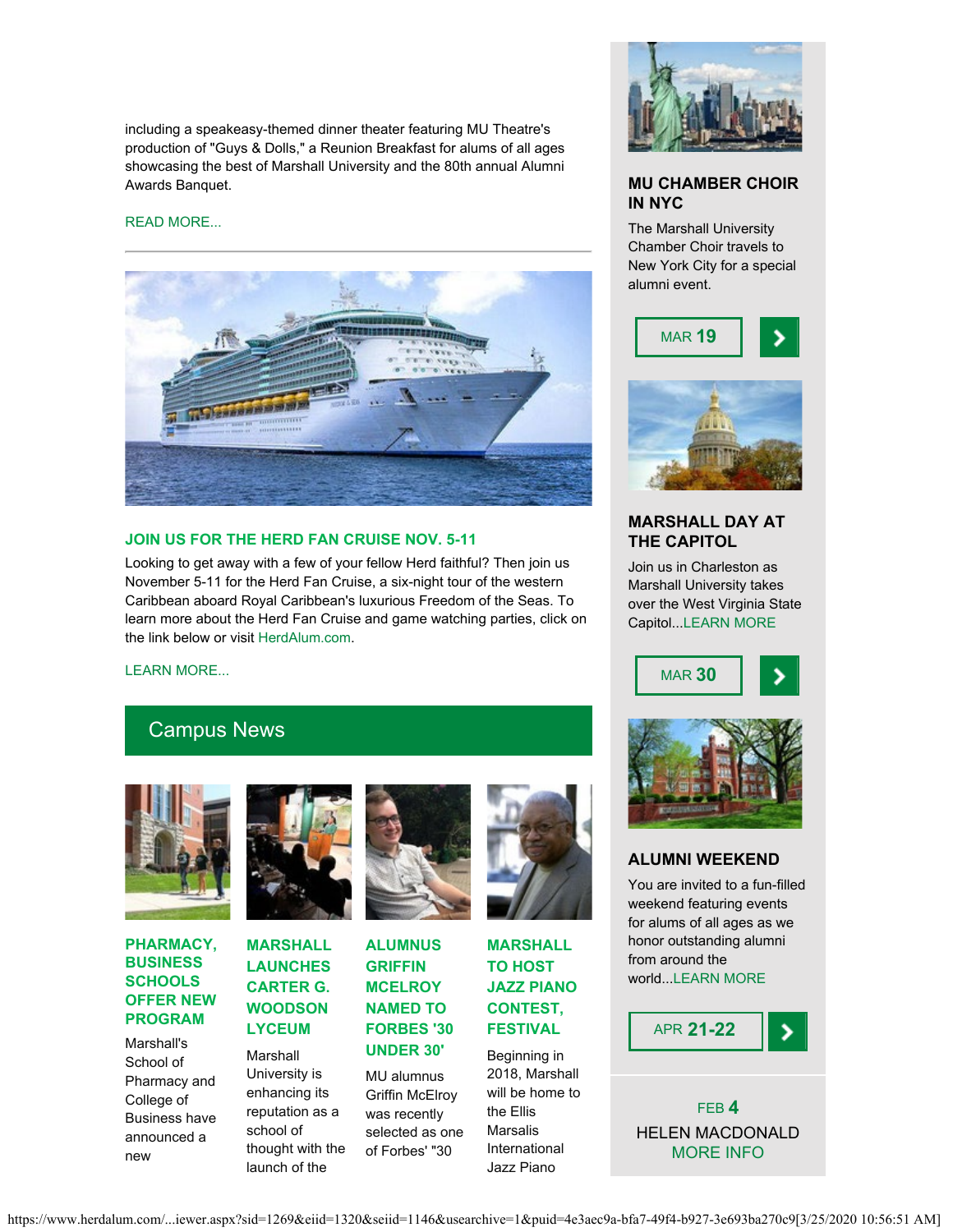PharmD/MBA program [Read more...](https://www.marshall.edu/ucomm/2017/01/24/marshalls-school-of-pharmacy-lewis-college-of-business-offer-collaborative-pharmdmba-program/)

Carter G. Woodson Lyceum [Read more...](https://www.marshall.edu/ucomm/2017/01/20/marshall-university-launches-dr-carter-g-woodson-lyceum/) Under 30" in media [Read more...](https://www.marshall.edu/ucomm/2017/01/03/marshall-grad-mcelroy-named-as-forbes-30-under-30/)

Competition and a Summer Jazz Festival [Read more...](https://www.marshall.edu/ucomm/2017/01/13/marshall-to-be-home-of-ellis-marsalis-international-jazz-piano-competition-festival/)

## Alumni News



## **CLASS NOTES**

Have a Class Note you would like to share online and in the Marshall Magazine? [Click Here](http://www.herdalum.com/s/1269/index.aspx?sid=1269&gid=1&pgid=827) to submit your note online or email your note to us at [alumni@marshall.edu](mailto:alumni@marshall.edu).



#### **HERD ALUMS SAVE WHEN HARLEM GLOBETROTTERS COME TO TOWN**

The world famous Harlem Globetrotters are coming to Charleston on Feb. 28 and Huntington on March 1. Marshall Alumni can save up to 45% on tickets. [Read more...](https://www.herdalum.com/s/1269/images/editor_documents/lc/herd_heaven/2017_marshall_u_-_globies.pdf)



#### **SUPPORT MU SOFTBALL IN TALLAHASSEE FEB 11-12**

The Marshall University women's softball team is traveling to Tallahassee for a tournament February 11-12 and need your support! [Read more...](http://www.herdalum.com/s/1269/index.aspx?sid=1269&gid=1&pgid=252&cid=2651&ecid=2651&crid=0&calpgid=13&calcid=664)

## Athletics News



## **MARSHALL ANNOUNCES 2017 HERD FOOTBALL SCHEDULE**

Among the highlights of Marshall's 2017 football schedule are September trips to Atlantic Coast Conference foes NC State and Cincinnati [Read more...](http://www.herdzone.com/sports/m-footbl/spec-rel/012617aaa.html)



## **HERD SOFTBALL'S ZERKLE SELECTED TO USA WOMEN'S NATIONAL TEAM**

Marshall softball's Morgan Zerkle was named to the 2017 USA Women's National Team, announced earlier this year by USA Softball [Read more...](http://www.herdzone.com/sports/w-softbl/spec-rel/010617aaa.html)



FEB **15-18** CIRCLE MIRROR TRANSFORMATION [MORE INFO](http://www.marshall.edu/theatre/theatre-season-2016-17/)

## **IT'S YOUR WORLD. READ ALL ABOUT IT** YOUR WAY.

Get the latest in hometown news and Marshall sports any way you like it.

## **ONLINE SUBSCRIPTION**

\$9.75 for first 3 months Regular \$9.99 monthly after special ends.

## **SUBSCRIBE NOW!**

The Herald-Dispatch & www.herald-dispatch.com